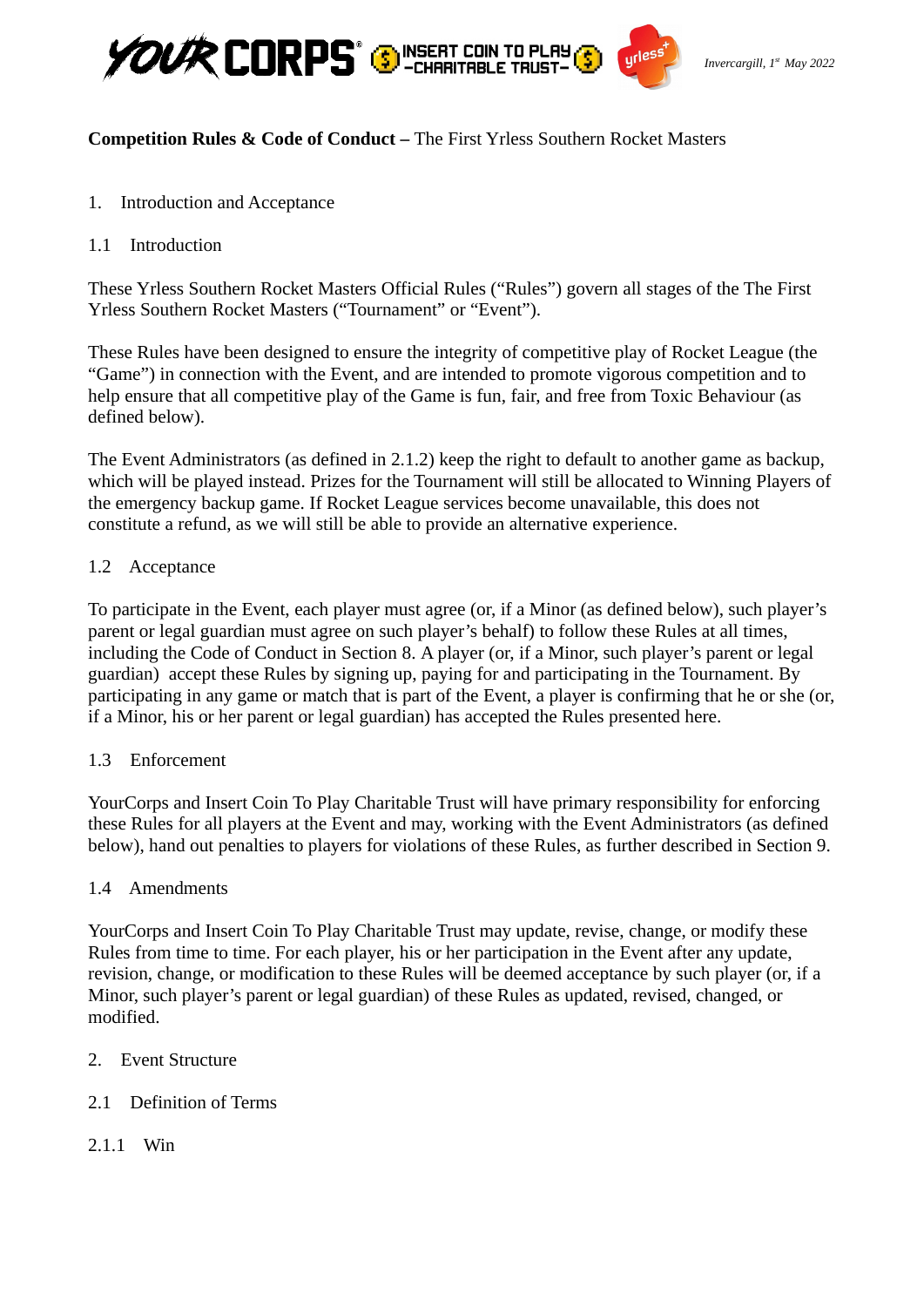

An occurrence where one team of three scores more goals than the other in one game, indicated either through (a) the UI at the top centre of the game play screen during regular play time (5 minutes), or through (b) the UI at the top centre of the game play screen during over time  $(x)$ minutes).

### 2.1.2 Event Administrator

YourCorps (James Wards, his staff and volunteers) and Insert Coin To Play Charitable Trust (Marcin Lipski, his staff and volunteers) employee or member of the admin team, broadcast team, production team, event staff, or anyone else otherwise employed or contracted for the purpose of running the Event.

#### 2.1.3 Team

A team consists of 3 Players. They have either signed up before Friday  $6<sup>th</sup>$  May 2022 as a whole team, or will be put together from solo and duo sign-ups on Friday  $6<sup>th</sup>$  May 2022. Teams cannot change their players at any time unless due to a major medical issue or direct harm/danger to a player.

### 2.1.4 Match

A collection of up to 5 games where teams play for 5 minutes of regular game play time each (or more, depending on over time). In a best of three scenario 2 wins are necessary, in a best of five scenario 3 wins are necessary for winning the whole match.

#### 2.1.5 Placement

After two qualifications matches in phase 1 teams will be placed based on their Wins and Goals into a leader board. The same will happen in phase 2 after another qualification match.

#### 2.1.6 Session

A set of matches that is played until a winner or multiple winners are determined by one of the following methods: (a) completion of a set number of matches or (b) completion of a set time period.

### 2.1.7 Goal

When the ball crosses the goal line of either goal on any of the regular maps in Rocket League. A goal is indicated by the UI through a "Goal" announcement across the screen and a replay of the game play leading to the goal.

### 2.4 Event Format and Scoring - The First Yrless Southern Rocket Masters

### 2.4.1

The Event will last approximately ten (10) hours. In the first phase Players will earn points based on their Wins and Goals from 2 matches against random teams. The top 20 teams from phase 1 move onto phase 2. In phase two each team plays 1 match. Points from the matches during the first phase will carry over to the second phase. The top 10 teams after phase 2 move into the group stage.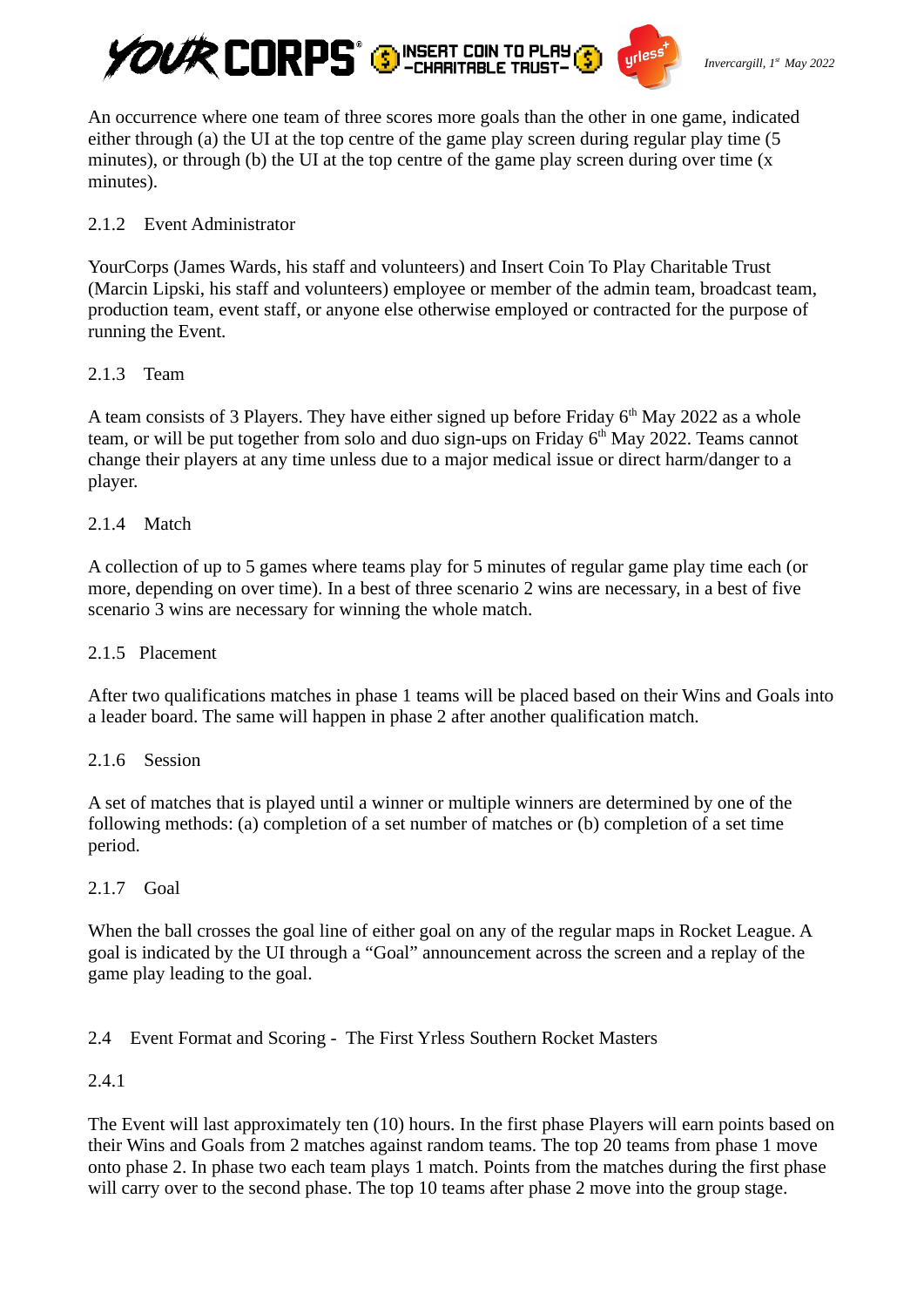

### **Subject to the terms and conditions of these Rules, any changes to the event format and schedule can happen at any time.**

At the conclusion of the Event, and subject to the terms and conditions herein, the top 10 teams will be awarded during the award ceremony.

2.4.2 Scoring System – Qualification phase

 $Win = 1 point$ 

2.4.4 Tiebreakers

Tiebreakers in scoring after each phase will be determined in the order presented here: (1) total points scored; (2) more total goals scored; (3) less total goals conceded; (4) a best of 1 elimination game, or (depending on time availability) (5) a coin flip.

- 2.5 Prizes
- 2.5.1 The First Yrless Southern Rocket Masters

The following prizes will be awarded to each team within the top 10 teams at the conclusion of the Event. **All prizes are sponsored by Yrless.**

1.  $$1000 \rightarrow 3x\,333.33$ 2.  $$800 \rightarrow 3x\,266.66$ 3. \$650 -> 3x 216.66 4. \$550 -> 3x 183.33 5.  $$450 \rightarrow 3x 150$ 6. \$400 -> 3x 133.33 7. \$350 -> 3x 116.66 8.  $$300 \rightarrow 3x 100$ 9.  $$250 \rightarrow 3x 83.33$ 10.  $$250 \rightarrow 3x 83.33$ 

All prizes will be awarded as The Warehouse Gift Vouchers to individual players in the top 10 teams.

### 2.5.2 Prizing Information

Only the top 10 teams (as determined by the Event Administrator pursuant to this Section 2.5.2) (collectively, "Final Players") will be eligible to receive the prizes set forth in Section 2.5.1. No other player with a score lower than the Final Players shall be, at any time or under any circumstances, entitled to win any prizes in connection with the Event.

For clarity, prizes are awarded "as is" with no warranty or guarantee, either express or implied. Prizes are not transferable or assignable and cannot be transferred by Final Players. Non-cash prizes (if any) cannot be redeemed for cash. Additional terms and conditions may apply to acceptance and use of a prize.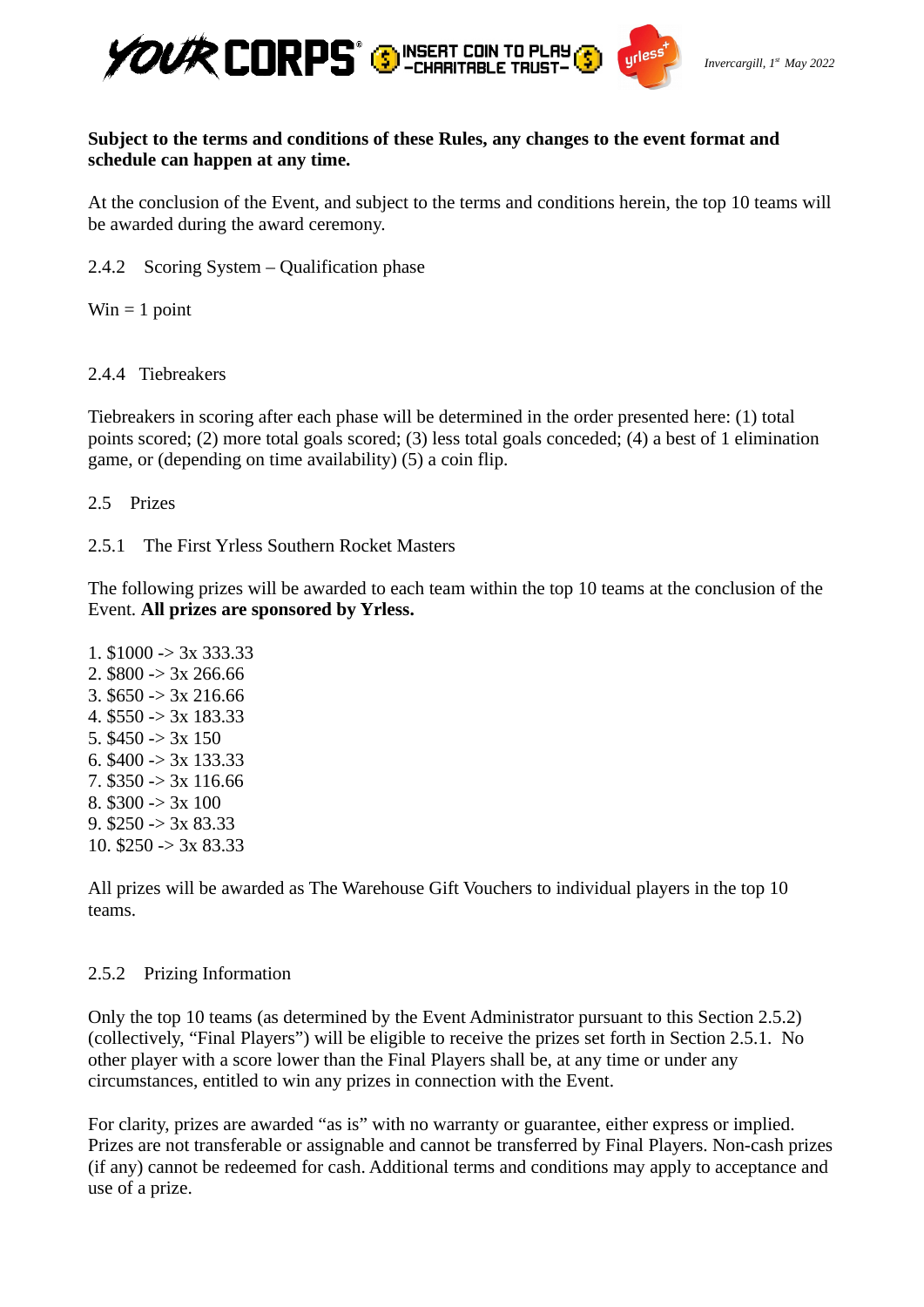



# 3. Player Eligibility

# 3.1 Player Age

3.1.1 To be eligible to participate in any Event match, a player must be at least 10 years old. If a player is under 18 years of age or the age of majority as defined in such player's country of residence (a "Minor"), such player must have permission from a parent or legal guardian in order to participate in the Event.

3.1.2 Ineligible players who mislead or attempt to mislead Event Administrators by providing false eligibility information will be subject to disciplinary actions as further described in Section 9.2.

3.2 Rocket League EULA

Each player must follow the Rocket League End User License Agreement ("Rocket League EULA") (https://www.rocketleague.com/eula/). These Rules add to, and do not replace, the Rocket League EULA.

3.5 Player Gamertag/Nickname

3.5.1 All team and individual player names must follow the Code of Conduct in Section 8. The Event Administrators each may restrict or change team and individual player tags or screen names for any reason.

3.5.2 The name used by a team or player may not include or make use of the terms Rocket League®, Epic, or any other trademark, trade name, or logo owned by or licensed to Epic.

3.5.3 The name used by a team or player cannot be an impersonation of another team, player, streamer, celebrity, government official, Rocket League employee, or any other person or entity.

3.7.3 For the duration of the Event, only a single player may play on a given game machine (i.e., multiple players cannot participate on the same machine at any point during any Event match).

4. Issues

# 4.1 Definition of Terms

### 4.1.1 Bug

An error, flaw, failure, or fault that produces an incorrect or unexpected result, or otherwise causes the Game and/or a hardware device to behave in unintended ways.

4.1.2 Intentional Disconnection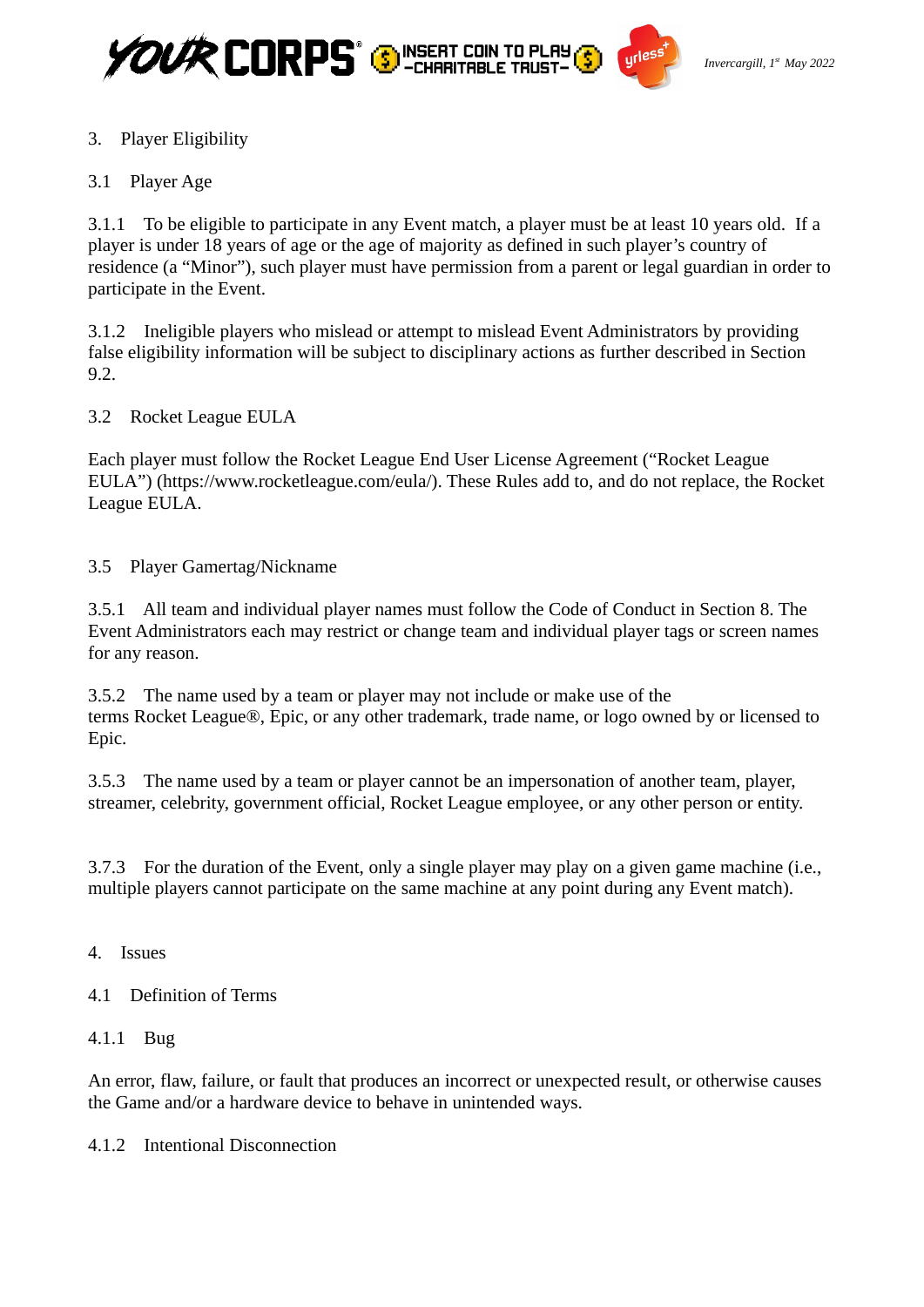

A player losing connection to the Game due to the player's actions. Any actions of a player which lead to a disconnection shall be deemed intentional, regardless of the actual intent of the player. Intentional disconnection is not considered a valid technical issue for the purposes of a remake.

### 4.1.3 Server Crash

All players losing connection to the Game due to an issue with the Game server.

### 4.1.4 Unintentional Disconnection

A player losing connection to the Game due to problems or issues with the game client, platform, network, or PC.

### 4.2 Technical Issues

Due to the nature and scale of esport competitions, except as otherwise determined by the Event Administrator in its sole discretion, matches will not be restarted or made null due to Bugs, Intentional Disconnections, Server Crashes, or Unintentional Disconnections. Except as otherwise determined by Epic in its sole discretion, any technical issues or Bug encounters, whether defined in this Section 5 or not, must be played through and will not be cause for a remake.

### 5. Communication

5.1 Event Administrators will be available to answer player-specific questions and provide additional assistance throughout the Event. They will be announced and highlighted during the welcome and information session each day of the Tournament at 9 AM NZDST.

6. Pre- and Post-Match Process

# 6.1 Pre- Match process

All matches will be played on court 1 of the ILT Stadium Southland. There will be a separate players area, as well as warm-up zone and a stage with 20 computers where the players will compete. Only players, and Event Administrators (and their support staff and volunteers) will be allowed in the 3 areas. Players will be asked to find themselves in the warm-up zone while the game scheduled ahead of theirs is going on. Players will be required to be in the warmup-zone, check-in with an Event Administrator and have their game settings (as well as preferred choice of keyboard + mouse or gamepad choice) screenshoted on a phone, printed or written down at least 5 min before the game scheduled ahead of theirs ends. If players fail to do so, the Event Administrators might issue a strike point (as per 8.2).

# 6.1.1 Setup time

Between the gameplay of each match there will be up to 5 min of setup time for players to adjust their game settings. As per 6.1 the player will be required to have their settings with them to quickly adjust before the each match starts after 10 min. There will be announcements of how much time is left at 1 min, as well as a countdown started at 10 s before the match begins. Any issues around settings have to be reported directly to an Event Administrator who will help the players to resolve the issue.

### 6.2 Scoring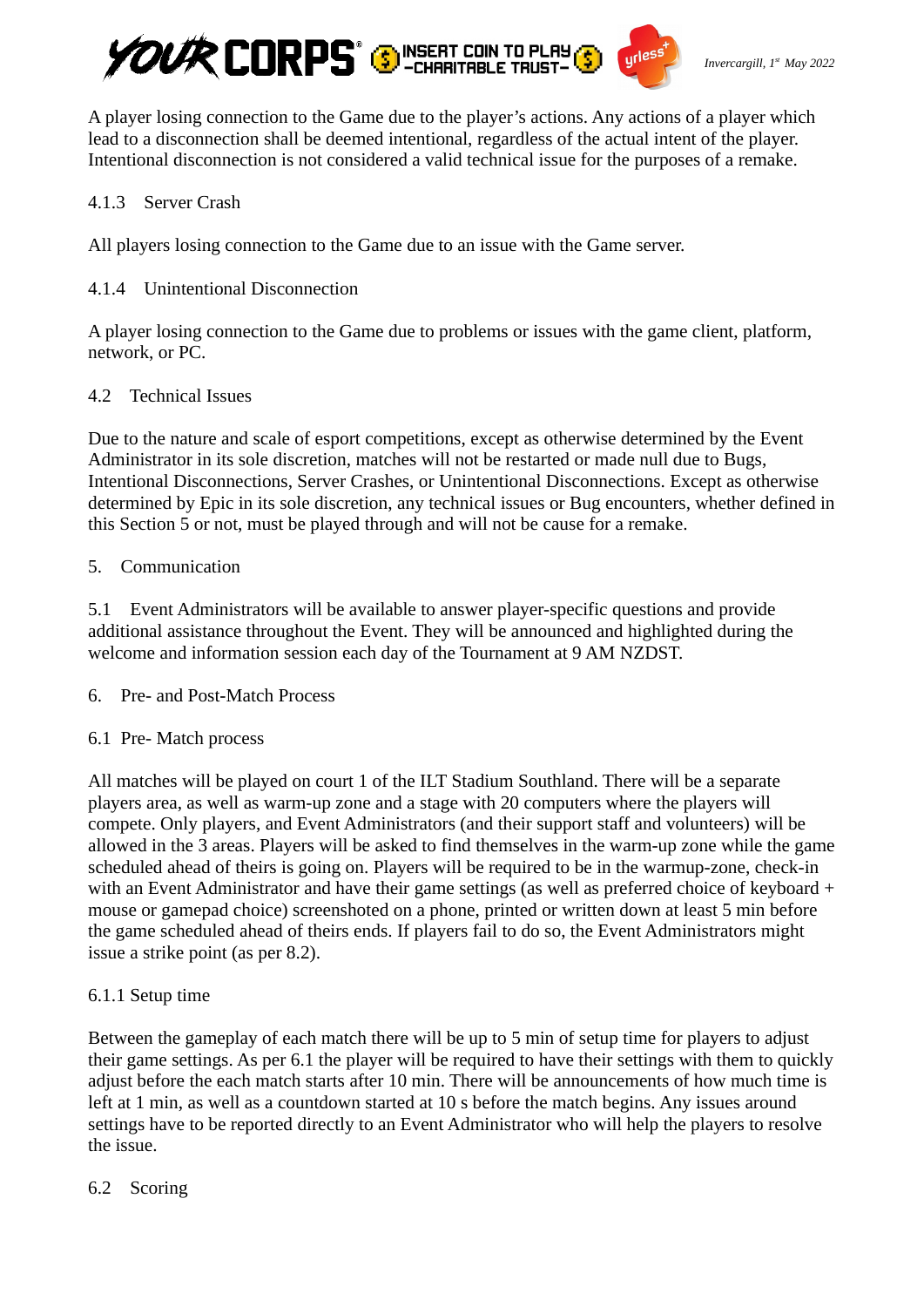

6.2.1 Once a game is over the players are responsible for not changing from the score screen. The Event Administrators will require to take the goals score from that screen.

6.2.2 At times, unforeseen issues may arise that result in score reporting delays and/or inaccuracies. For the duration of the Event, the score displayed within the Leaderboard will be the official score, regardless of accuracy.

6.3. Post-match process

As per 6.2.1 all players are required to remain on the score screen and in their seat until an Event Administrator has confirmed to them that a score has been recorded. After that players may move freely around the players only zone, but are asked out of respect and sportsmanship to remain on stage. The Event Administrators consider it advantageous for the player to spectate, cheer and learn from the other players in their match while remaining on stage. Players not competing in the ongoing matches are not allowed at any point during a match to interfere with another player who is still playing in their match. The Event Administrators reserve the right to issue a strike point (as per 9.2) if they consider any player disturbing another player on stage.

7. Code of Conduct

7.1 Personal Conduct; No Toxic Behavior

7.1.1 All players must conduct themselves in a way that is at all times consistent with (a) the Code of Conduct in this Section 8 ("Code of Conduct") and (b) the general principles of personal integrity, honesty, and good sportsmanship.

7.1.2 Players must be respectful of other players, Event Administrators, spectators, and sponsors (as applicable).

7.1.3 Players shall not behave in a manner (a) which violates these Rules, (b) which is disruptive, unsafe or destructive, or (c) which is otherwise harmful to the enjoyment of the Game by other users as intended by Event Administrator (as decided by the Event Administrator). In particular, players shall not engage in harassing or disrespectful conduct, use of abusive or offensive language, game sabotage, spamming, social engineering, scamming, or any unlawful activity ("Toxic Behavior").

7.1.4 Players shall not (a) proclaim to be, or represent themselves as, a banned player or a cheater/ rule breaker, or (b) glorify or otherwise endorse the breaking or violation of these Rules.

7.1.5 Any violation of these Rules may expose a player to disciplinary action as further described in Section 9.2, whether or not that violation was committed intentionally.

7.2 Competitive Integrity

7.2.1 Each player is expected to play within the spirit of the Game and these Rules at all times during any Event match. Any form of unfair play is prohibited by these Rules, and may result in disciplinary action. Examples of unfair play include the following: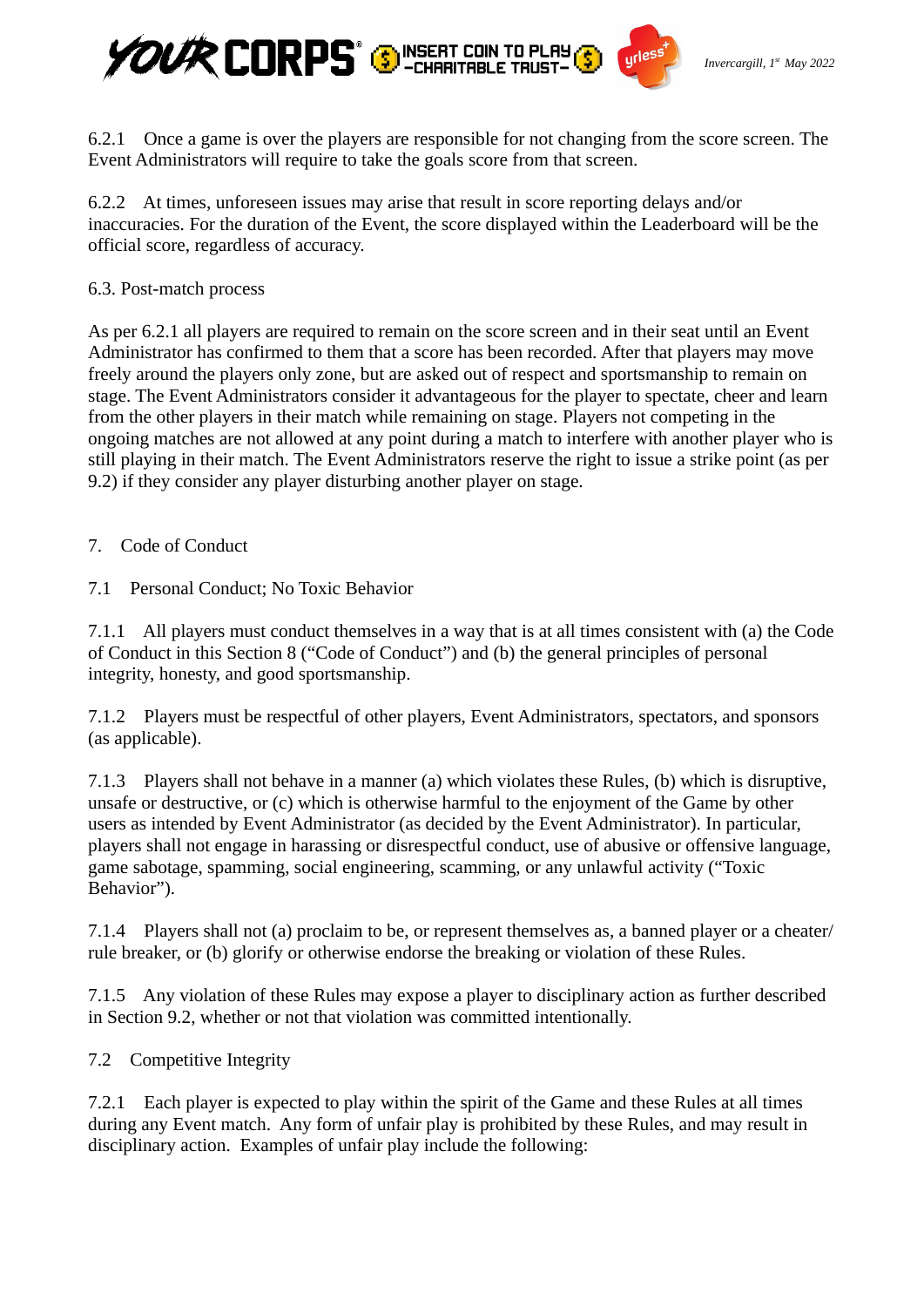

Collusion (as defined below), match fixing or throwing, bribing a referee or match official, or any other unfair or illegal action or agreement to intentionally influence (or attempt to influence) the outcome of any match or Event.

Hacking or otherwise modifying the intended behavior of the Game client.

Using any kind of cheating device, program, or similar cheating method to gain a competitive advantage.

Intentionally exploiting any game function (e.g., an in-game bug or glitch) in a manner not intended by Epic and/or the Event Administrator in order to gain a competitive advantage.

Using distributed denial of service attacks, swatting, or similar methods to interfere with another player's connection to the Game's game client.

Using macro keys or similar methods to automate in-game actions.

Accepting any gift, reward, bribe, or compensation for services promised, rendered, or to be rendered in connection with unfair play of the Game (e.g., services designed to throw or fix a match or session).

Utilising outside assistance regarding any information not otherwise known to the player by the information on his or her own screen (e.g., looking at or attempting to look at spectator monitors while currently in a match). For clarity, a player's receipt of coaching or use of the in-game replay tool does not fall within this prohibition.

7.2.2 Players may not work together to deceive or otherwise cheat other players during any match ("Collusion"). Examples of Collusion include the following:

Teaming: Players working together during the match while on opposing teams.

Communication: Sending or receiving signals (both verbal and non-verbal) to communicate with opposing players.

Active Feeding: Intentionally playing against your own team.

Passive Feeding: Intentionally allowing the opposite team to score Goals.

7.3 Wagering

Players shall not (a) conduct or promote betting, wagering, or gambling on the Event or any portion thereof, or (b) benefit, either directly or indirectly, from betting, wagering, or gambling on the Event or any portion thereof.

### 7.4 Harassment

7.4.1 Players are prohibited from engaging in any form of harassing, abusive, or discriminatory conduct based on race, colour, ethnicity, national origin, religion, political opinion or any other opinion, gender, gender identity, sexual orientation, age, disability, or any other status or characteristic protected under applicable law.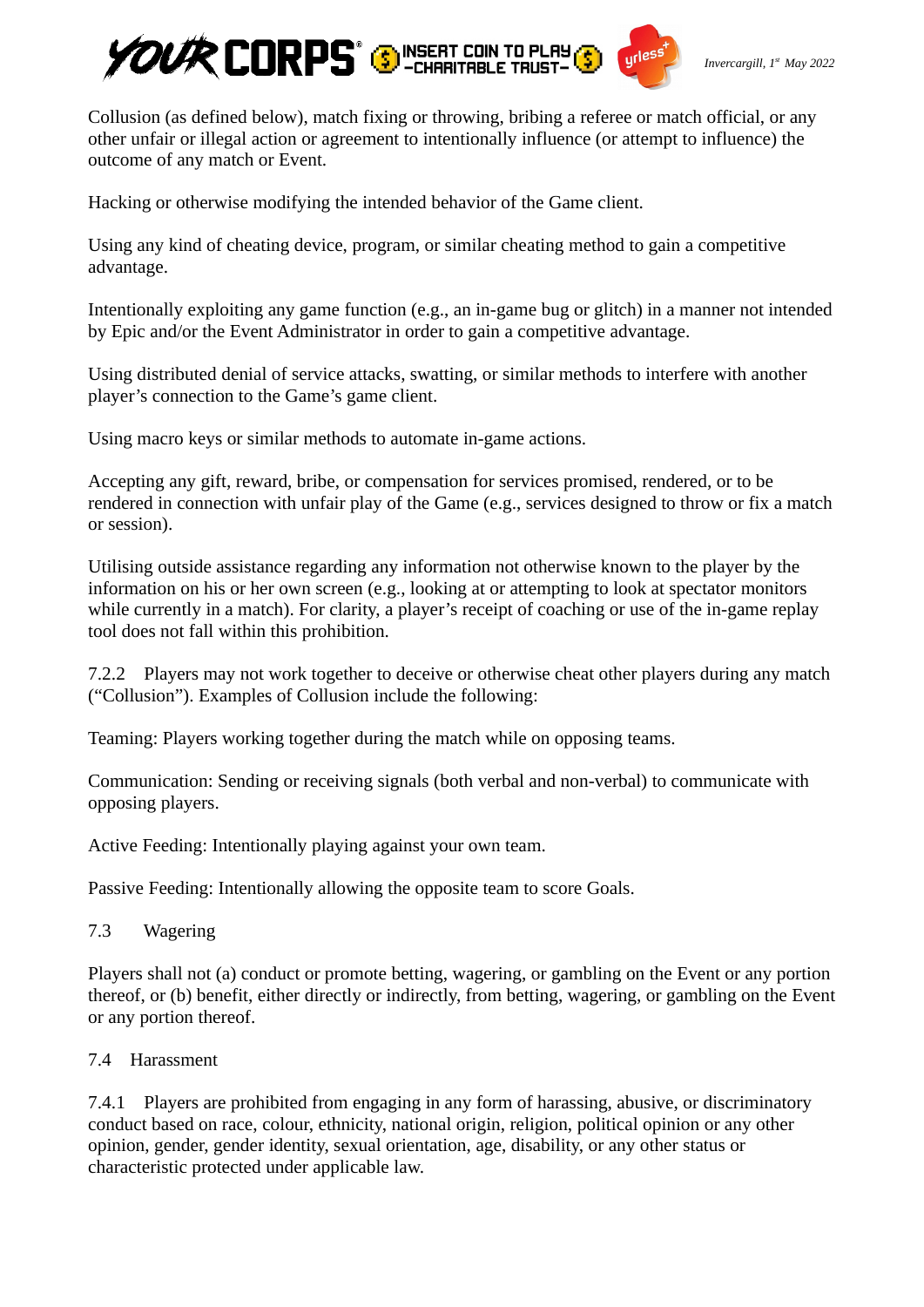

7.4.2 Any player who witnesses or is subjected to harassing, abusive, or discriminatory conduct should notify an Event Administrator. All complaints reported pursuant to this Section 8.4.2 will be promptly investigated and appropriate action will be taken. Retaliation against any player who brings forward a complaint or cooperates in the investigation of a complaint is prohibited.

### 7.5 Confidentiality

A player may not disclose to any third party any confidential information provided by the Event Administrators, Epic, or its affiliates concerning the Game, the Event, Epic, or its affiliates, by any method of communication, including by posting on social media channels.

### 7.6 Illegal Conduct

Players are required to comply with all applicable laws at all times.

7.7 Supporters, parents/guardians and spectators "sideline" rules; No Toxic Behaviour

Supporters, parents/guardians and spectators are required to follow the same code of conduct as players (detailed in all of 8.). Strike points (as per 9.2) may be issued to any given player if their respective parent, guardian or other supporters do not follow the Rules and the Code of Conduct.

- 8. Rules and Conduct Violations
- 8.1 Investigation and Compliance

Players agree to fully cooperate with an Event Administrator (as applicable) in the investigation of any violation of these Rules. If the Event Administrator contacts a player to discuss the investigation, the player must be truthful in the information that he or she provides to an Event Administrator. Any player found to have withheld, destroyed, or tampered with any related information, or otherwise found to have misled an Event Administrator during an investigation, will be subject to disciplinary action as further described in Section 9.2.

### 8.2 Disciplinary Action

8.2.1 If the Event Administrator decides that a player has violated the Code or any other part of the Rules, Event Administrator may take the following disciplinary actions (as applicable):

Issue a private or public warning (verbal or written) to the player (counts as 1 strike point);

Loss of session points for the current or future match(es);

Loss of all or any part of the prizes previously awarded to the player;

Disqualify the player from participating in one or more matches and/or sessions at the Event due to reaching 3 strike points;

Disqualify the player from participating in one or more matches and/or sessions at the Event without consideration of strike points; or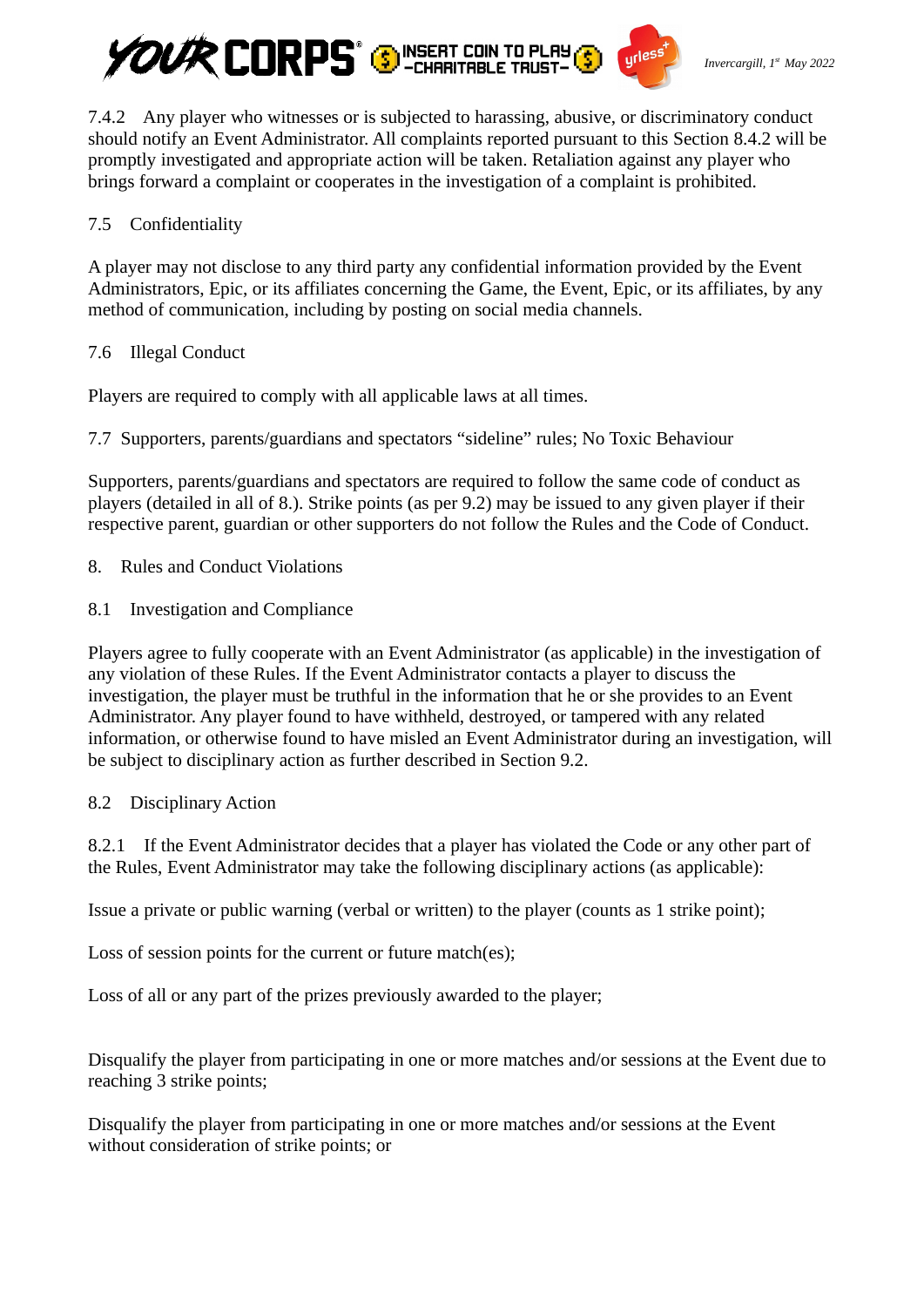

Prevent the player from participating in one or more future competitions hosted by the Event Administrator.

8.2.2 For clarity, the nature and extent of the disciplinary action taken by the Event Administrator pursuant to this Section 8.2 will be in the sole and absolute discretion of the Event Administrator. Event Administrator reserves the right to seek damages and other remedies from such player to the fullest extent permitted by applicable law.

The enforcement of any applicable punishment by the Event Administrator shall not provide such player with grounds for claims against the Event Administrator under any theory of law, or otherwise be considered a liability on the part of Epic to such player.

8.2.3 If the Event Administrator decides that there have been repeated breaches of these Rules by a player, it may hand out increasing disciplinary action, up to and including permanent disqualification from all future competitive play of the Game. The Event Administrator may also enforce any applicable penalty specified in the the Event Administrator Terms of Service and/or the Rocket League EULA.

8.2.4 A final decision by the Event Administrator as to the appropriate disciplinary action will be final and binding on all players.

### 8.3 Rule Disputes

The Event Administrator has final, binding authority to decide all disputes with respect to any portion of these Rules, including the breach, enforcement, or interpretation thereof.

9. Conditions

The Event is subject to these Rules. By participating, each player agrees (or, if a Minor, such player's parent or legal guardian agrees on such player's behalf): (a) to be bound by these complete Rules (including the Code of Conduct) and the decisions of the Event Administrator which shall be final and binding; and (b) to waive any right to claim ambiguity in the Event or these Rules, except where prohibited by applicable law. By accepting a prize, the Winning Player agrees (or, if a Minor, such Winning Player's parent or legal guardian agrees on such Winning Player's behalf) to release the Event Administrator from any and all liability, loss, or damage arising from or in connection with awarding, receipt, and/or use or misuse of prize or participation in any prize-related activities. the Event Administrator shall not be liable for: (i) telephone system, telephone, or computer hardware, software, or other technical or computer malfunctions, lost connections, disconnections, delays, or transmission errors; (ii) data corruption, theft, destruction, and unauthorized access to or alteration of entry or other materials; (iii) any injuries, losses, or damages of any kind, including death caused by the prize or resulting from acceptance, possession, or use of a prize, or from participation in the Event; or (iv) any printing, typographical, administrative, or technological errors in any materials associated with the Event. the Event Administrator reserves the right to cancel or suspend the Event in its sole discretion or due to circumstances beyond its control, including natural disasters. Epic may disqualify any player from participating in the Event or winning a prize if, in its sole discretion, it determines such player is attempting to undermine the legitimate operation of the Event by cheating, hacking, deception, or any other unfair playing practices intending to annoy, abuse, threaten, undermine, or harass any other players or Epic's representatives. The internal laws of New Zealand, without reference to any of its conflicts of laws principles, shall govern disputes regarding these Rules and/or the Event. the Event Administrator may, in its sole discretion, cancel, modify, or suspend the Event should a virus, bug, computer problem, unauthorized intervention, force majeure, or other cause beyond the Event Administrator's control corrupt the administration,